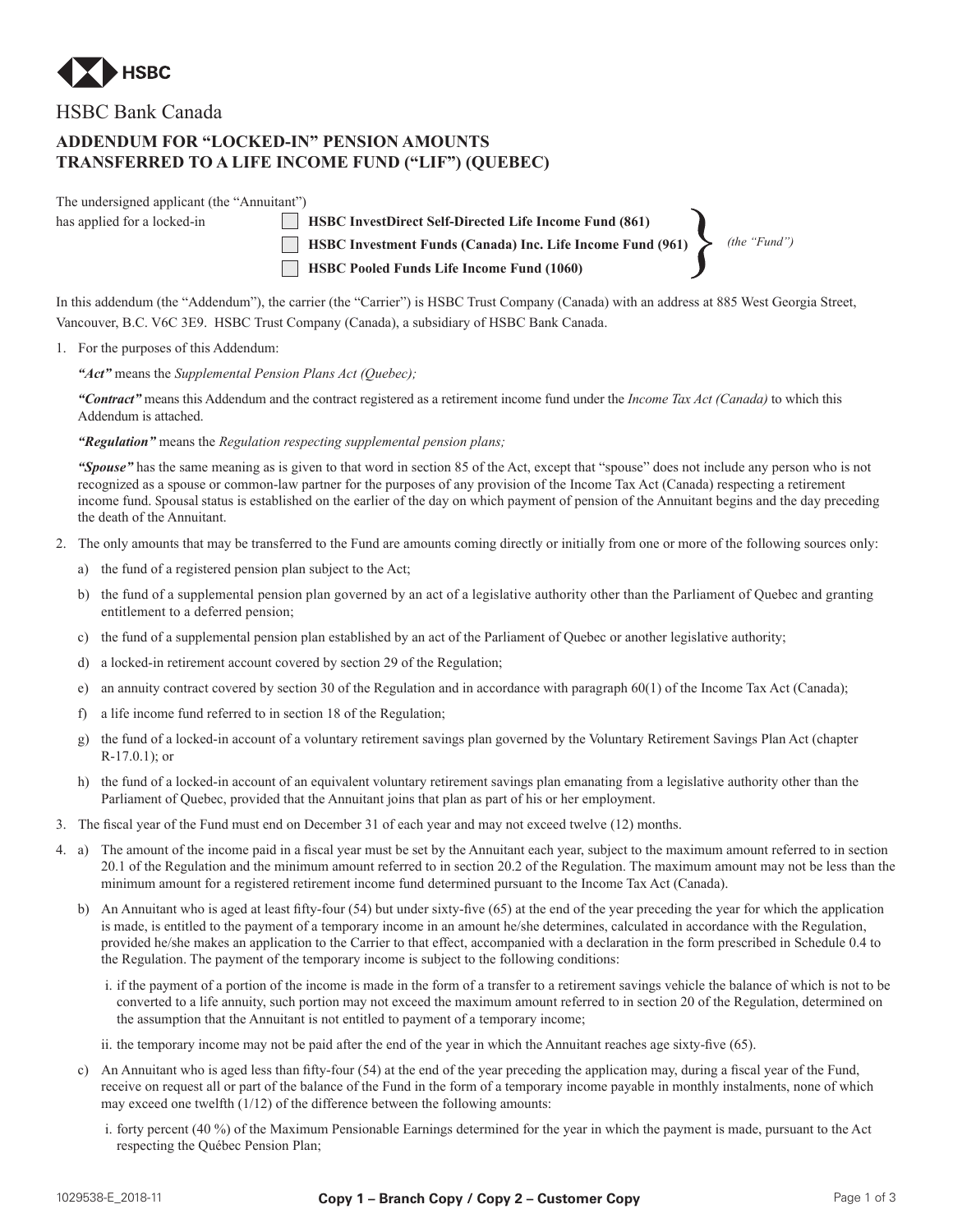- ii. seventy-five percent  $(75\%$  of the Annuitant's income for the twelve  $(12)$  months that follow, excluding the income provided for in paragraph 4 c), provided that the following conditions are met:
	- the income of the Annuitant for the twelve (12) months that follow, excluding the income provided for in paragraph 4 c), does not exceed the amount referred to in sub-paragraph i. above;
	- the Annuitant makes an application to the Carrier to that effect, accompanied with a declaration in the form prescribed in schedule 0.5 to the Regulation and his/her written undertaking to request a suspension of payments as soon as his/her income, excluding the income provided for in paragraph 4 c), reaches the amount referred to in sub-paragraph i. above.
- d) The income provided for in paragraph 4 c) may not be paid to the Annuitant where he/she has requested a suspension of payments or after the end of the year in which the Annuitant reaches the age of fifty-four (54);
- e) An Annuitant who is entitled to receive the income referred to in paragraph 4 c) and who is a member or a Spouse who has become entitled to a pension under a pension plan may, for the purposes of replacing such pension by a temporary income, apply once a year for the transfer from the pension plan to the Fund of an amount equal to the lesser of the following amounts:
	- i. the additional amount required for the balance of the Fund to permit payment of the monthly instalments provided for in paragraph 4 c) until the end of the year;
	- ii. the value of the Annuitant's benefits under the plan.
- 5. The seizable portion of the balance of the Fund may be paid in a lump sum in execution of a judgement rendered in favour of the Spouse of the Annuitant that gives entitlement to a seizure for unpaid alimony.

The Annuitant may, provided that the agreed upon term of the investments has expired, require that the total balance of the Fund be paid to him/ her in a lump sum if he/she has not resided in Canada since at least two years.

- 6. If the Annuitant dies before conversion of the total balance of the Fund into a life annuity, his Spouse or, failing his Spouse, his assigns, are entitled to a benefit in an the amount equal to the balance of the Fund.
- 7. The Spouse of the Annuitant may, by giving written notice to the Carrier, waive his/her entitlement to receive the pension benefit provided for in paragraph 6 or the annuity provided for in paragraph 16 and may revoke such waiver by giving written notice to the Carrier before the death of the Annuitant, in the case of the pension benefit or, in the case of the annuity, before date of the conversion, in whole or in part, of the total balance of the Fund into a life annuity in accordance with paragraph 60(1) of the *Income Tax Act (Canada).*
- 8. The Spouse of the Annuitant ceases to be entitled to the benefits provided for in paragraph 6 or, where applicable, in paragraph 16 a) upon separation from bed and board, divorce, annulment of marriage, dissolution or annulment of civil union or, in the case of an unmarried spouses or spouses that are not in a civil union, upon cessation of the conjugal relationship, unless the Annuitant has transmitted to the Carrier the notice provided for in section 89 of the Act.
- 9. The entire balance of the Fund may be paid in a lump sum to the Annuitant upon his making an application to the Carrier accompanied with a declaration in the form prescribed in Schedule 0.2 to the Regulation under the following conditions:
	- a) the Annuitant has attained at least sixty-five  $(65)$  years of age at the end of the year preceding the application;
	- b) the total sums credited to his/her account in the retirement savings vehicles referred to in Schedule 0.2 to the Regulation do not exceed forty percent (40%) of the Maximum Pensionable Earnings determined in accordance with the Act respecting the Québec Pension Plan for the year in which the Annuitant applies for payment.
- 10. Before conversion of the total balance of the Fund into a life annuity, the Annuitant may, provided that the Carrier shall retain such amount as prescribed in paragraph 146.3 (2)(e) of the Income Tax Act (Canada), transfer all or part of such balance into a pension plan governed by the Act, into a supplemental pension plan governed by an act emanating from a legislative authority other than the Parliament of Quebec and granting entitlement to a deferred pension, into a supplemental pension plan established by an act emanating from the Parliament of Quebec or from another legislative authority, into the locked-in account of a voluntary retirement savings plan governed by the Voluntary Retirement Savings Plans Act (Chapter R-17-.0.1), into the locked-in account of an equivalent voluntary retirement savings plan emanating from a legislative authority other than the Parliament of Quebec, provided that the Annuitant joins that plan as part of his or her employment, into another life income fund referred to in section 18 of the Regulation, into an annuity contract, referred to in section 30 of the Regulation or, before December 31 of the year in which he/she reaches age seventy one (71), into a locked-in retirement account which fulfils the requirements and conditions set by section 29 of the Regulation, the date of such a transfer may not be more than thirty (30) days after the date of application by the Annuitant, unless the agreed term of the investments has not expired.
- 11. If the income paid to the Annuitant during a fiscal year of the Fund exceeds the maximum amount that may be paid to him/her in accordance with the provisions of the Contract or the Regulation, the Annuitant may, unless the payment is attributable to a false declaration made by him/her require the Carrier to pay him/her, as a penalty, a sum equal to the surplus income paid.
- 12. The Carrier may not make any amendment that would have the effect of reducing benefits under the Contract unless, before the date of the amendment, the Annuitant has the right to transfer the balance of the Fund and receives, not less than ninety (90) days before the date on which he/she may exercise that right, a notice indicating the nature of the amendment and the date from which he/she may exercise that right.
- 13. The transfer referred to in paragraphs 10 and 12 may, at the option of the Carrier and unless otherwise stipulated, be effected by remittance of the investment securities of the Fund.
- 14. The Carrier may not, except to fulfil requirements under law, make any amendment other than the amendment provided for in paragraph 12 without giving prior notice to the Annuitant.